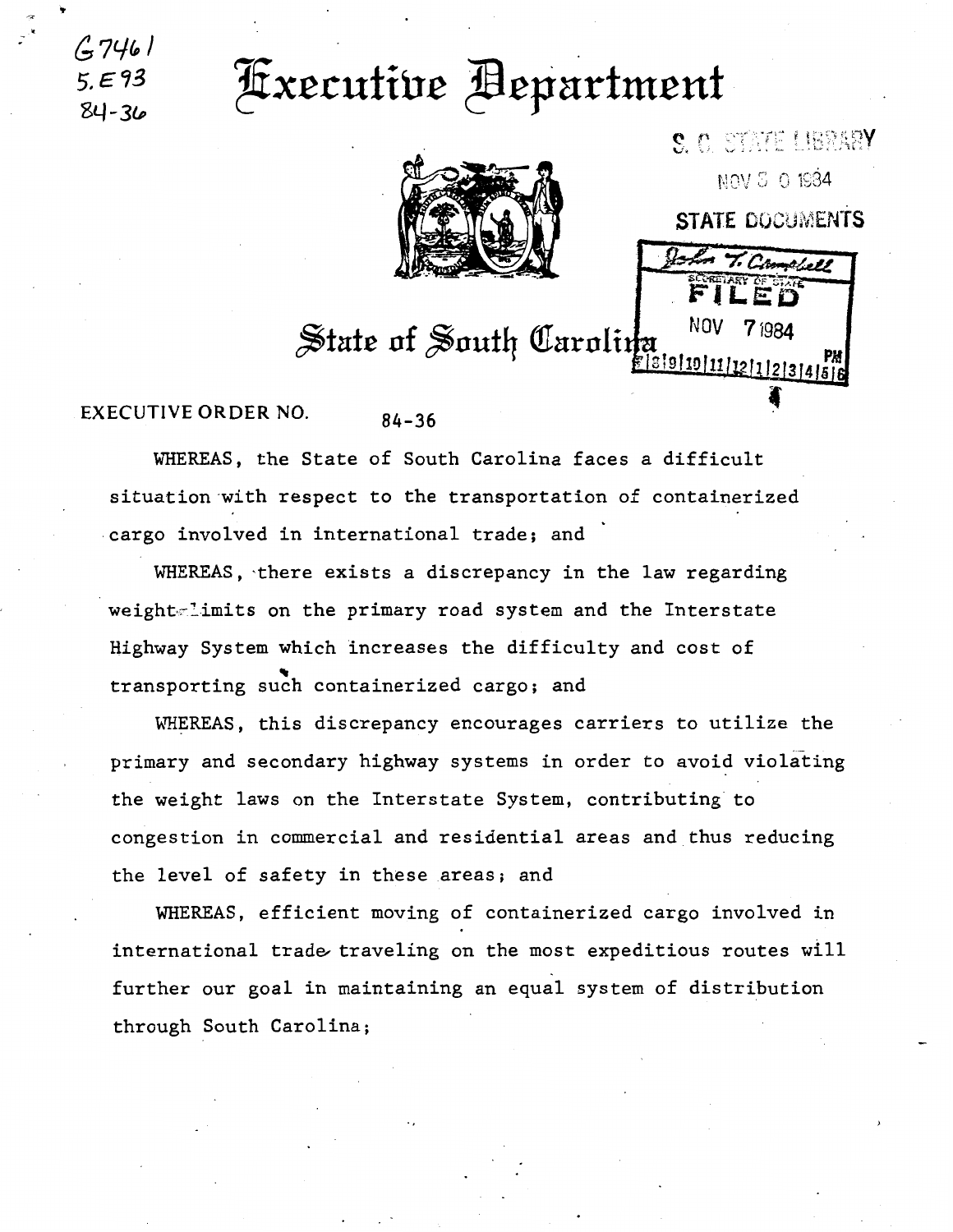NOW, THEREFORE, I hereby direct the South Carolina Department of Highways and Public Transportation to classify such containerized loads as nondivisible loads and subject to the provisions of Section 56-5-4170. The total overall gross vehicle weight shall not exceed ninety thousand pounds and will include a maximum single axle weight not to exceed twenty thousand pounds and a maximum tandem axle weight not to exceed the weight permitted on all other highways in South Carolina plus the ten percent (10%) tolerance as specified in Section 56-5-4170. The operators of such units shall at all times have in their possession the international bills of lading to verify that such units are being operated pursuant to this Order.

I HEREBY FURTHER AUTHORIZE designation by the South Carolina Department of Highways and Public Transportation of the State Ports Authority as the Department's Agent to facilitate the implementation of this Order.